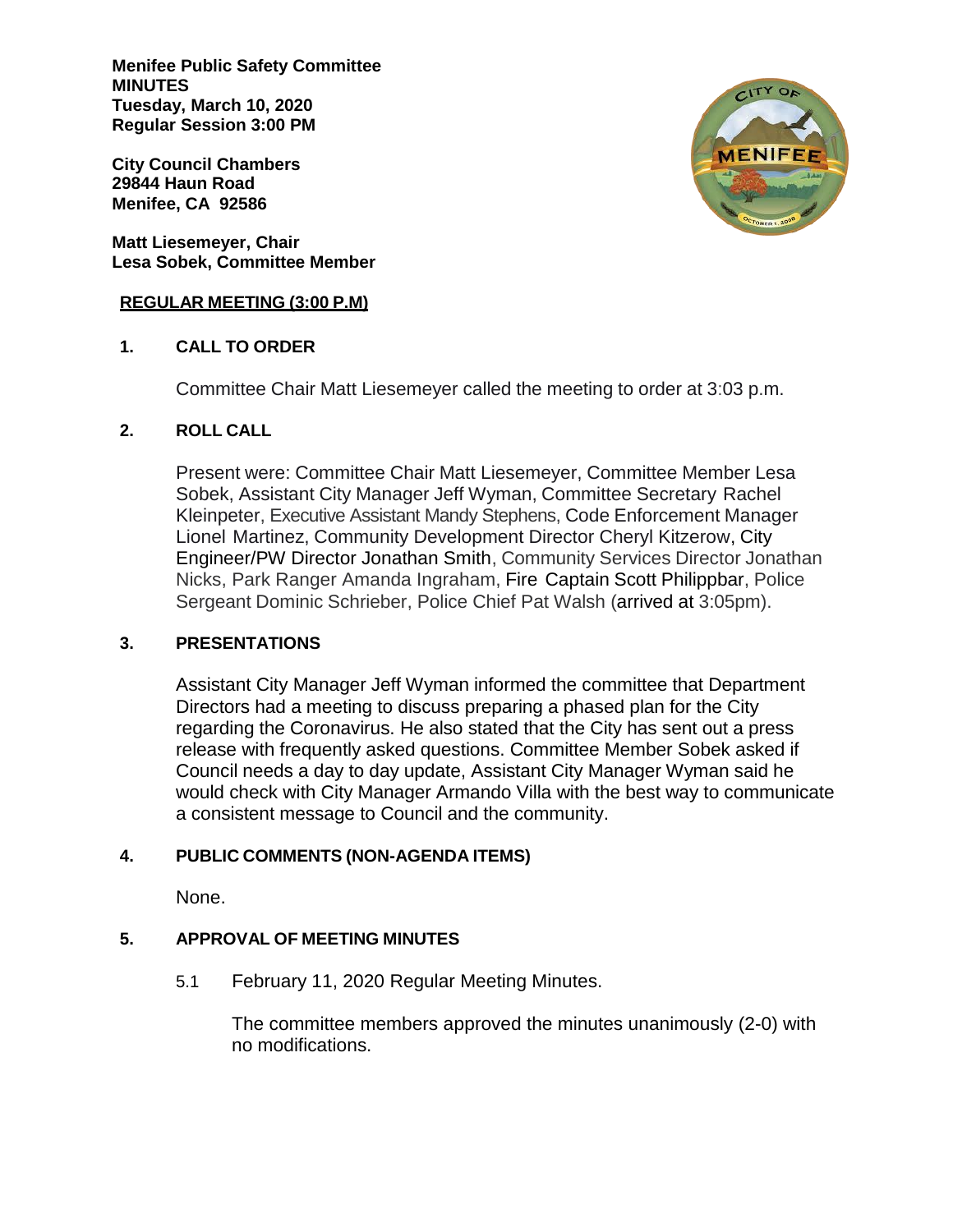Public Safety Committee Regular Meeting Minutes Tuesday, February 11, 2020 Page 2 of 5

## **6. DISCUSSION ITEMS**

6.1 Fire Department Monthly Report

Fire Captain Scott Philippbar provided the monthly report and reported on the significant incidents for the month of February. He said that the numbers have been consistent with the monthly average. Fire Captain Philippbar said that he and the department have received proper education for the Coronavirus and the use of gowns and masks if they have been in contact with it.

Fire Captain Philippbar reported that fire truck 76 was involved in a nine hour, confined space rescue in a 275 ft. storm drain in Murrieta. It was a successful rescue with no injuries.

6.2 Office of the Fire Marshal Monthly Report

Fire Captain Philippbar provided the statistics and updates for the month of February as Fire Marshal Sonya Bu was not present.

Fire Captain Philippbar informed the committee that one additional Fire Inspector has been hired to assist two days a week. Committee Member Sobek asked if that person was still assisting this month and Assistant City Manager Wyman said yes.

# 6.3 Riverside County Sherriff Staff Monthly Staff Report

Police Sergeant Schriber provided the monthly report for February.

Police Sergeant Schriber gave an update on the robbery that occurred at California Coast Credit Union in July 2019 and said the suspect was found deceased on February 20, 2020.

In reference to the report, Police Chief Pat Walsh asked Police Sergeant Schriber if the 100 arrests were in Menifee or Perris. Police Sergeant Schriber replied they were in Menifee.

Committee Member Liesemeyer asked if motors are being assigned to Perris, Police Sergeant Schriber stated that people are being reassigned and that Menifee has three motorcycles assigned to the City.

Police Sergeant Schriber also shared that this would be his last Public Safety meeting as he is retiring.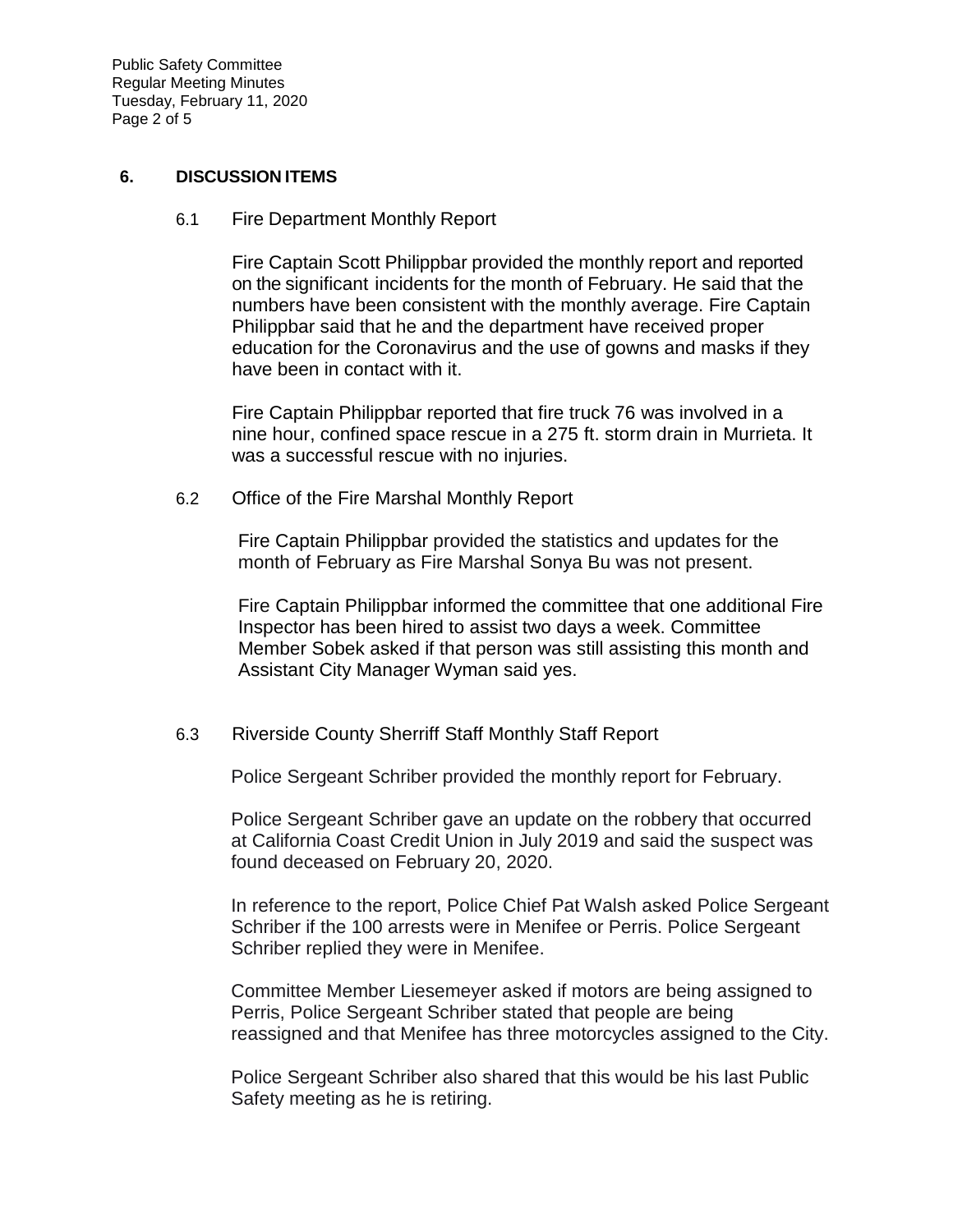Public Safety Committee Regular Meeting Minutes Tuesday, February 11, 2020 Page 3 of 5

6.4 Code Enforcement Monthly Staff Report.

Code Enforcement Manager Lionel Martinez provided the Code Enforcement statistics for the month of February.

Code Enforcement Manager Martinez explained how some homeless encampments were cleared out by the property owners, which saved the City \$8,000. He also went on to say that the Park Rangers and SWAG have been doing a great job and they are all working together as a team. Committee Member Sobek asked if the mentioned groups are still having meetings together and Park Ranger Ingraham said they have weekly meetings with multiple contacts. Code Enforcement Manager Martinez said he will begin to have meetings every two weeks with Community Services Supervisor Jason Hendrix.

Code Enforcement Manager Martinez continued to explain that the weed abatement citation process would be starting on June 1 and 4,000 properties will be cited. He said they are working with GIS to create an overlay map. He also told the committee that Code Enforcement staff are completing background applications to move to the Police Department.

Committee Member Liesemeyer asked about the trees by the homeless encampments and Code Enforcement Manager Martinez said the trees were trimmed.

Committee Member Sobek asked when the weed abatement letters are going out and when the work needed to be completed by. Code Enforcement Manager Martinez said they would go out April 1 and the work would need to be completed by June 1.

6.5 Animal Control Monthly Report

No representatives from the Animal Control were present.

6.6 Public Works/Engineering Report

City Engineer/Public Works Director Jonathan Smith provided the statistics for the month of February.

City Engineer/Public Works Director Smith stated that the Department Operations Center (DOC) was active for the recent rain event and was coordinating with the Riverside Sheriff's Office (RSO) and the Fire Department.

Committee Member Liesemeyer asked about the speed survey.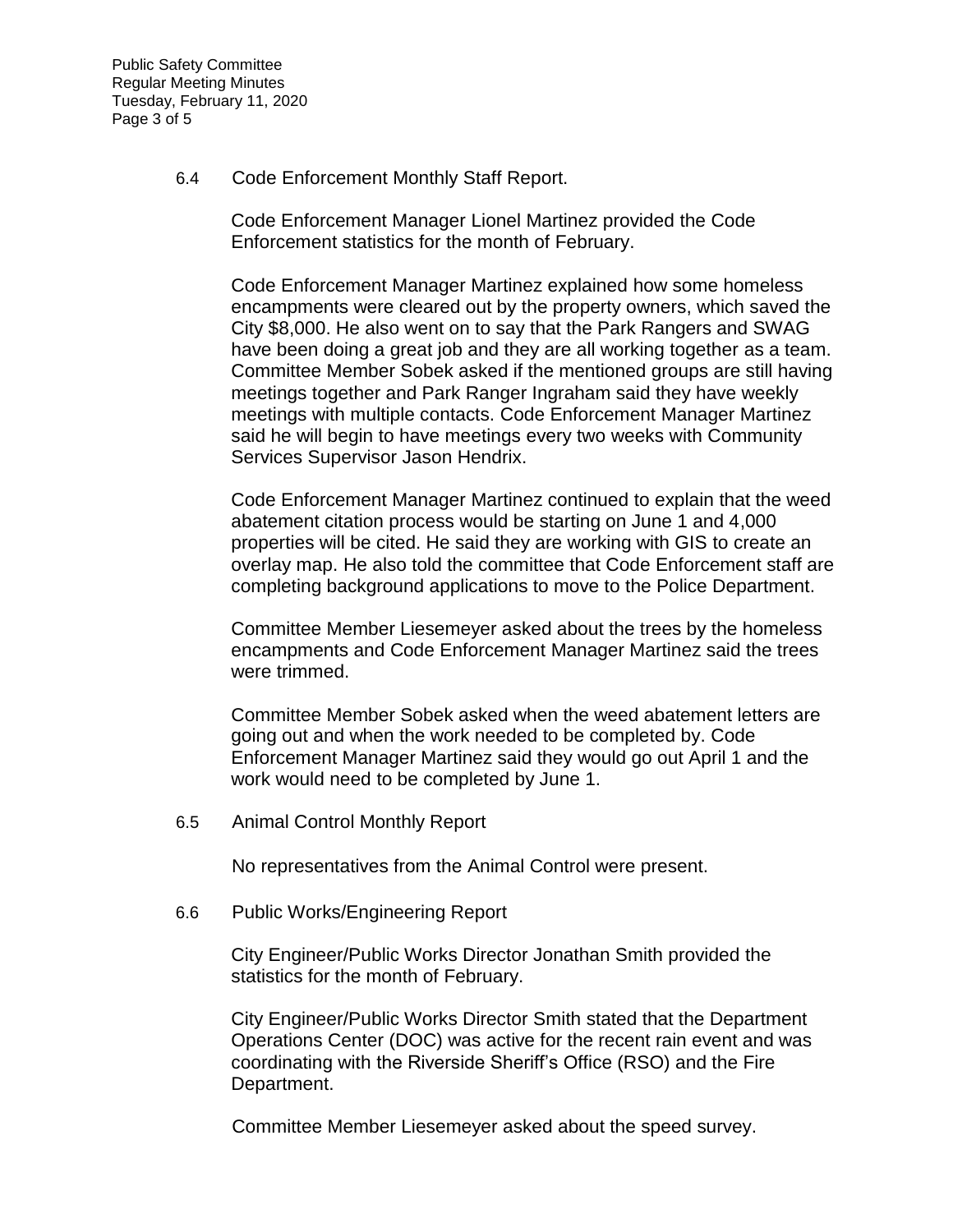Public Safety Committee Regular Meeting Minutes Tuesday, February 11, 2020 Page 4 of 5

> City Engineer/Public Works Director Smith said they would be wrapping up in the next few months and is working with RSO and Menifee Police Captain Gutierrez. Committee Member Liesemeyer also inquired if the speed signs record data. City Engineer/Public Works Director Smith said they do not and he was working to purchase speed radars.

> Committee Member Liesemeyer asked about areas that were requiring concrete repairs. City Engineer/Public Works Director Smith stated that the department was working with Community Services to repair cracks at Paloma Wash.

> Committee Member Liesemeyer stated that he has been seeing the new streetlights being installed. City Engineer/Public Works Director Smith said they are moving quickly with the installation and that 6,700 lights should be completed by the end of June. Committee Member Sobek said that it was not confirmed, but that a housing development had some bright lights. City Engineer/Public Works Director Smith explained that people should report light issues on the app or report them to Facilities Manager Allen Yun.

6.7 Community Services Monthly Report

Park Ranger Ingraham provided statistics for the month of February.

Park Ranger Ingraham said that SWAG received offers for new housing for recurring homeless people. Committee Member Liesemeyer asked about a specific homeless person. Park Ranger Ingraham said she was not sure who he was referring to.

Committee Member Sobek asked if anything was needed from the Committee or if there was anything they could do to assist Community Services. She mentioned that she had heard about a mentoring program. Community Services Director Jonathan Nicks said they have a year to year contract. He said that retired people can assist and he would check to see if they need volunteers. Committee Member Sobek said that she would prefer to call them mentors, not volunteers. She said there are so many seniors that can help and have skills.

Park Ranger Ingraham informed the Committee about equine therapy, where they have two horses that can help with addiction and trauma.

6.8 School Districts Monthly Report

No representatives from the School Districts were present.